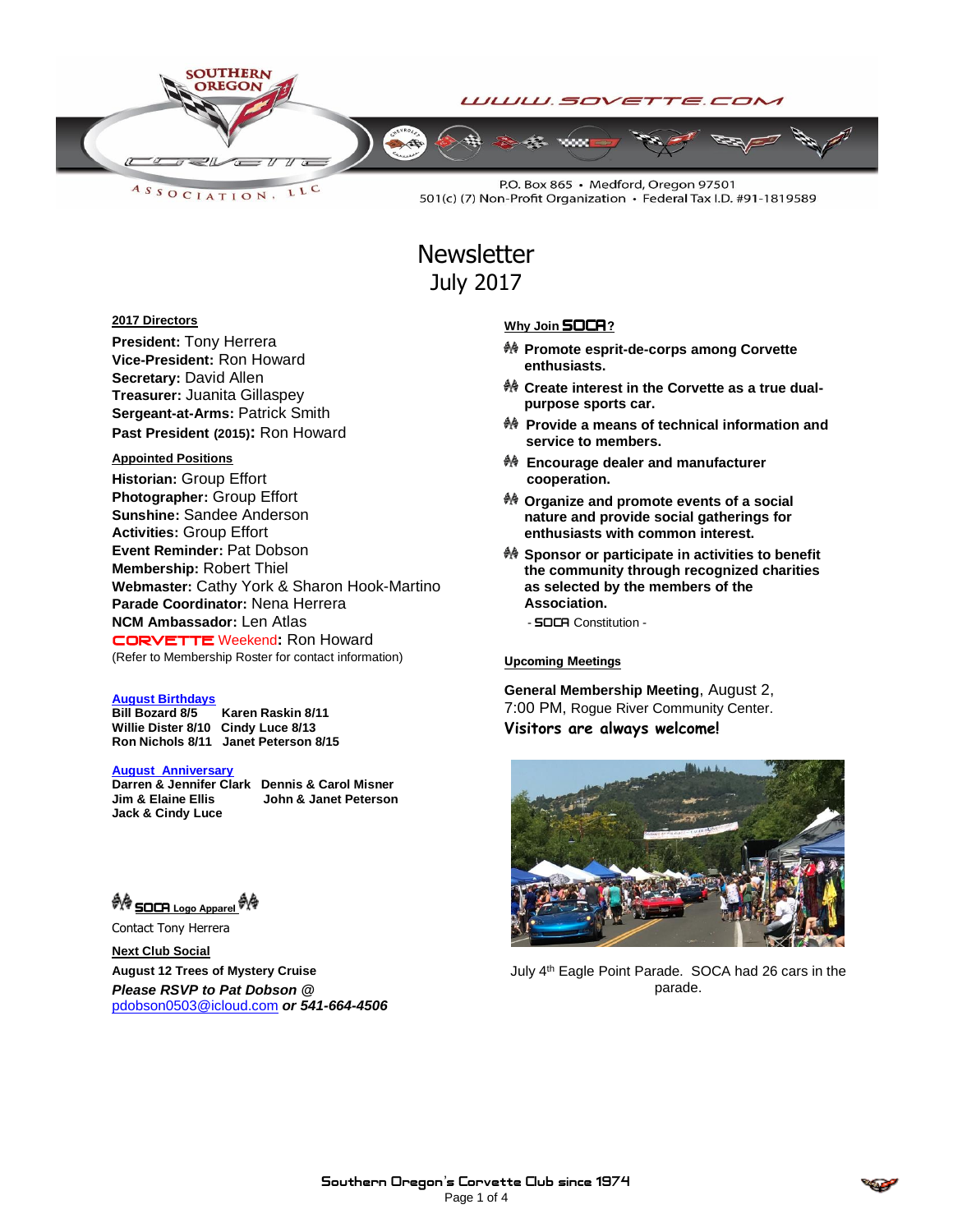# Events & Activities

July 14 – 15 CORVETTE WEEKEND!

August 2 – SOCA General Membership Meeting, 7:00 P.M., Rogue River Community Center, Rogue River

August 12 – SOCA Cruise & Social. Trees of Mystery Cruise. Details TBA

September 6- SOCA General Membership Meeting, 7:00 P.M., Rogue River Community Center, Rogue River

September 16- Lake of the Woods Car Show

OTHER EVENTS: December – Grants Pass Christmas Parade. Details TBA

For additional events, information and links, go to the S.O.C.A. website Events Page <http://www.sovette.com/default.asp?pg=activities>

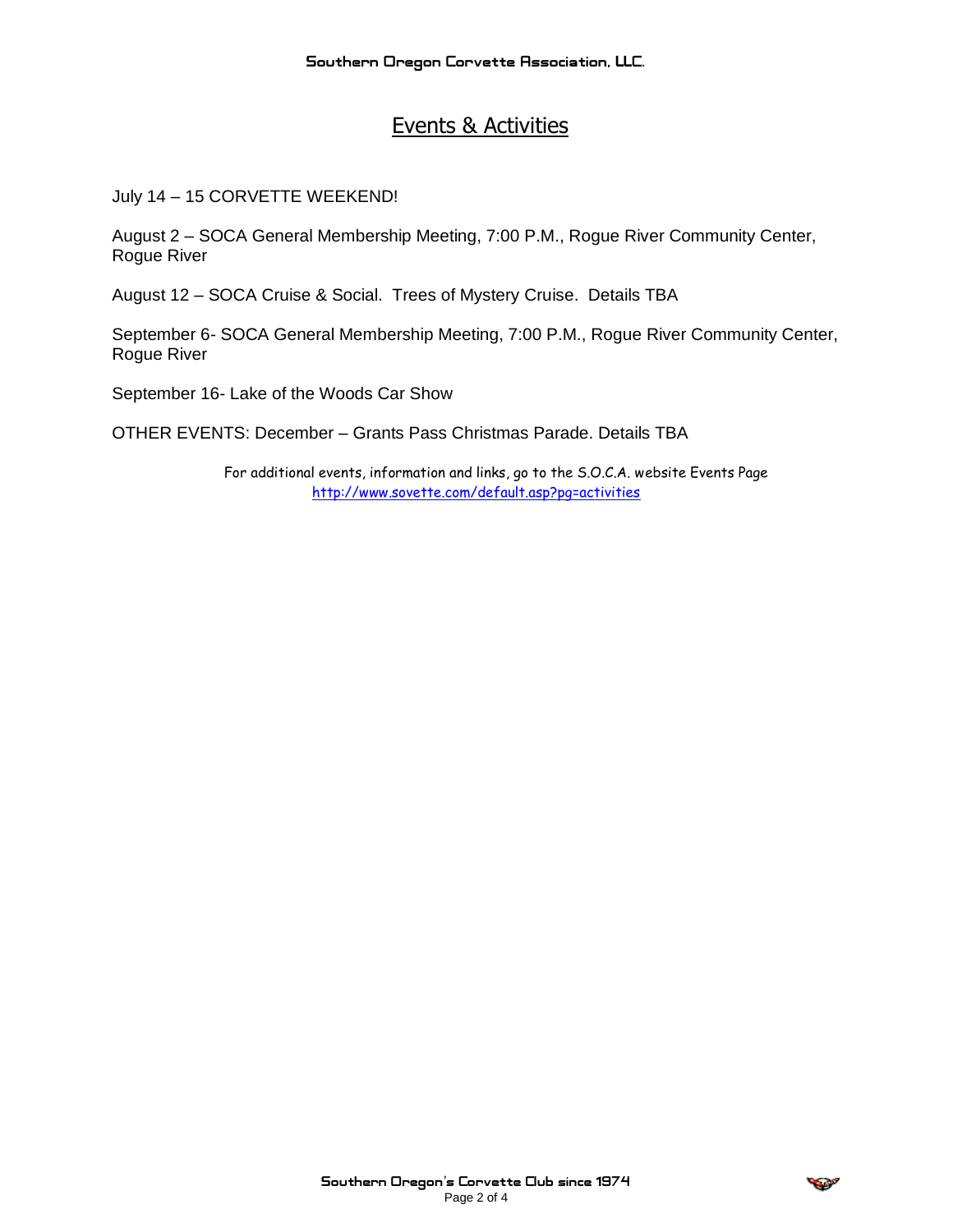

# **How to Clean & Protect Convertible Tops**

Keeping your convertible top clean and protected is important to preserve the appearance and help prevent deterioration of the soft top in the tough automotive environment. A number of quality convertible top and plastic window cleaning and protectant products are available such as **RAGGTOPP** and **Aerospace 303.**

### **Cleaning a Fabric and Vinyl Convertible Top**

If your convertible top is not dirty, just rinse it thoroughly with a strong jet of clear water. You can also vacuum a fabric top to extract any loose dirt or dust from the fabric fibers.

If your convertible top is dirty use a cleaner specifically designed for convertible tops. Do not use a car wash shampoo on a fabric top as many car wash products contain gloss-enhancers which will be be absorbed into the fibers and attract dust. Never use harsh chemicals such as ammonia,  $\mathcal{L}$  bleach, detergent, alcohol and vinegar which will quickly deteriorate fabric, vinyl and the stitching thread.

Always wash convertible tops in the shade, never in direct sunlight. Wet the convertible top thoroughly and rinse off any loose dirt. Always wash the entire top at one time, never spot clean as this will leave rings and spots.

Spray and apply cleaner evenly over entire roof and scrub lightly with soft bristle nylon brush. For difficult soiled areas, spray and let stand for 15 to 20 minutes. Scrub lightly with soft nylon brush. Rinse thoroughly with water until no remaining soap foam is observed.

Dry your convertible fabric or vinyl top using a microfiber drying towel to blot up the water. A leaf blower or silicone water blade can also be used to remove excess water quickly.

When the clean convertible top is completely dry, apply a quality top protectant.

## **Apply Fabric or Vinyl Convertible Top Protectant**

**Important:** The convertible top must be thoroughly dry before using protectant. To protect the car's waxed finish from overspray, use an inexpensive plastic drop cloth under the top to cover the surrounding painted surfaces and glass.

Select the appropriate fabric or vinyl top protectant for your convertible top. Use as directed, product(s) may be flammable. Shake products well before use and several times during spraying spraying.

**Fabric Tops -** Hold can upright and spray evenly 16-18 inches from material using a gentle sweeping motion. Spray three *light* even coats of protectant. DO NOT SATURATE. Allow to dry 10 minutes between coats in the sun.

**Vinyl Tops -** Spray evenly 8-12 inches from material using a sweeping motion or spray onto a foam applicator or clean cotton towel and wipe onto vinyl top. Wipe dry with clean cotton towel or microfiber cloth.

Use a clean microfiber cloth to wipe off any overspray on paint, trim or glass.

Protect your fabric top 3-4 times per year and your vinyl top as often as every 4-5 weeks for maximum UV protection.

> **Southern Oregon**'**s Corvette Club since 1974** Page 3 of 4

Fabric tops tend to attract lint, dust, and pollen. This can look especially bad on a black top! To keep your fabric top looking sharp, keep a lint roller handy and just run it over the top.

### **Convertible Top Rear Window Care**

The plastic rear window on your convertible top needs special care too. Regular use of a quality plastic cleaner/polish will prevent fogging, hazing, yellowing and oxidation which diminishes the plastic window's, pliability and luster. Spray the plastic cleaner/polish directly onto a clean microfiber towel and polish the window clean, inside and out.